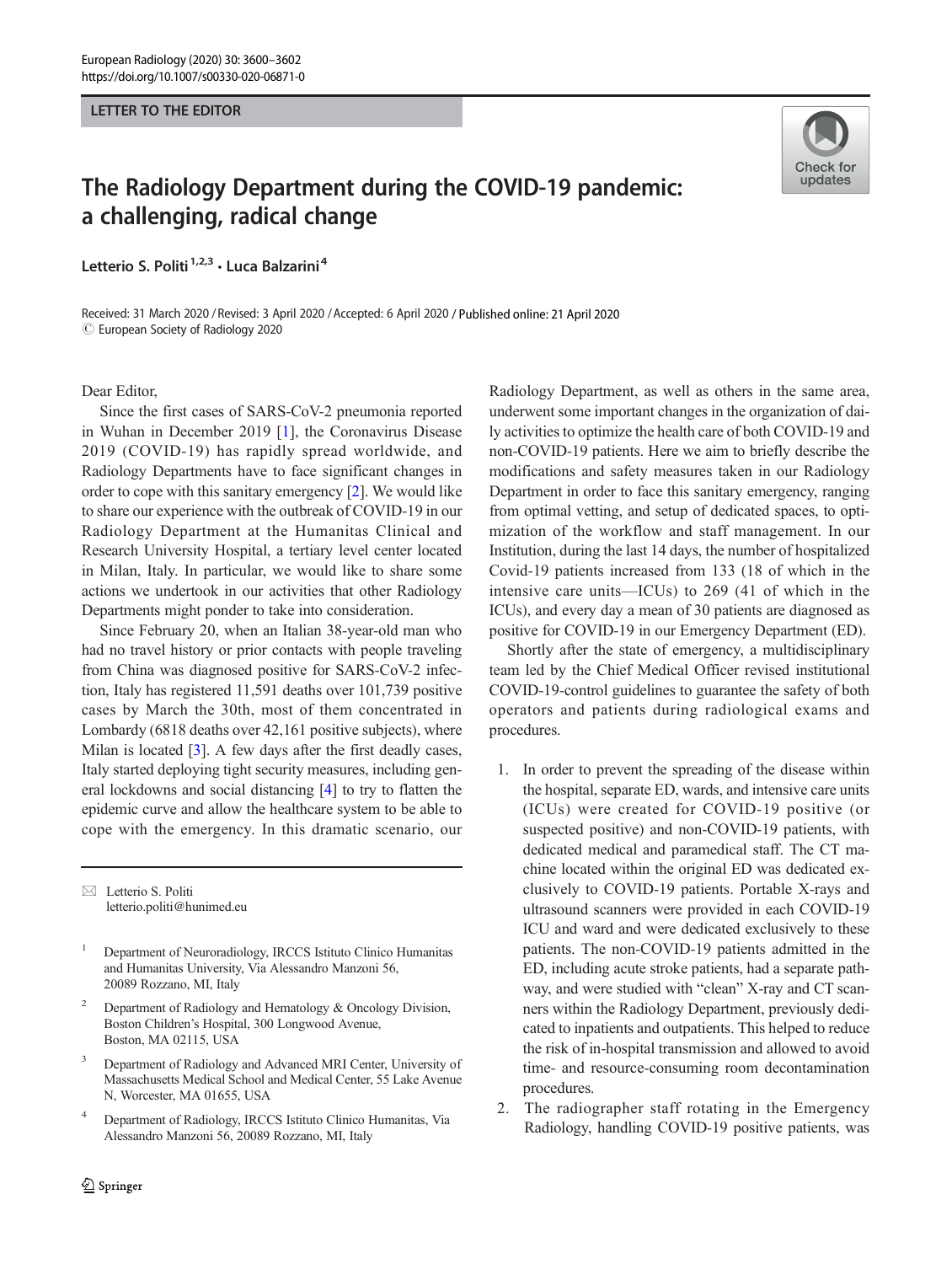doubled, and the time of each shift was reduced. This modification in the rotation was possible because all non-urgent and non-emergent activity within the hospital was postponed, except for oncology-related activities.

- 3. A triage for all outpatients and staff was set at the entrance of the hospital. A second triage was performed at the entrance of the Radiology Department. Systematic checks of temperatures were taken using hospital-issued digital thermometers. History of fever, cough, and contact with COVID-19 positive subjects was also evaluated.
- 4. Surgical masks were provided for all patients and staff at the entrance of the hospital and had to be worn for all the time.
- 5. Despite this double-triage procedure, a mean of 2.2 outpatients presenting lung CT findings typical for COVID-19 pneumonia was found every day in the non-COVID pathway during the last 2 weeks. These were nonfebrile patients without previous history of contact with infected subjects, who underwent CT either for cough (typically lasting more than 2 weeks) or for cancer staging. For this reason, an accelerated protocol for room decontamination was set up, allowing the employment of the imaging room after just 30 min from positive case presence.
- 6. The number of outpatient radiological exams was drastically reduced to free resources for the COVID-19 patients and to allow enough distance among patients in the waiting rooms.
- 7. The participation to medical congresses and all inhospital meetings were banned. Participation to multidisciplinary boards was allowed for a single professional only for each discipline; a web-based videoconference service was established to allow participation of the whole board. Step-by-step instructions were provided to all operators to facilitate the videoconference connections.
- 8. All the healthcare professionals in the Radiology Department received specific training regarding safety measures through both an Institutional e-learning platform and dedicated training sessions in small groups. Counseling and psychological services were also established by the Hospital to assist staff exposed to risk of infection.
- 9. All the personal protective equipment (PPE) was available when facing a suspicious or confirmed COVID-19 patient. In case of interventional radiological or neuroradiological procedures, the following PPEs are always available: double sterile gloves, Ffp2/3 masks, nonsterile waterproof gown, and sterile surgical gown, adhering mask for eye protection.
- 10. For radiological intervention, two pathways were organized. First, an operating room equipped with C-arm,

with a negative pressure environment, was set up in an isolated COVID-19 area to perform surgical, interventional radiology and hemodynamics procedures in COVID-19 patients. Second, non-COVID patients underwent interventional radiological procedures, in the "clean" angiographic suite in the Radiology Department. For urgent endovascular thrombectomy in either COVID-19 patients or suspected COVID-19 patients presenting acute stroke, the dedicated biplane neuro-angiographic suite was employed and decontaminated immediately after each procedure.

11. No observers or students were allowed to enter the Department. In addition to the checkpoints at the entrances of the hospital and of the Radiology Department, where dedicated personnel avoided the entrance of non-authorized people, signs were hung on the doors to remember the mandatory use of surgical masks and to prevent unauthorized staff from gaining access to the area. Residents' working schedule was temporarily halved.

In our opinion, the high collaboration among radiologists, radiographers, nurses, and other caregivers is critical to achieve the required safety measures within the Radiology Department and the whole hospital. Radiology must be ready to play an active role in the COVID-19 pandemic outbreak. This outbreak is both a sanitary emergency and an economic challenge for the whole healthcare system and also for Radiology Departments, facing a dramatic increase in the expenses and decrease in the revenue. However, it is our duty and mission to harmonize the services of the Radiology Departments with the compelling needs of the hospitals, and to contribute in the successful management of COVID-19 patients. We really hope that the dramatic situation that this part of Italy is now experiencing might not be faced in other countries.

Funding information The authors state that this work has not received any funding.

## Compliance with ethical standards

Guarantor The scientific guarantor of this publication is Letterio S. Politi.

Conflict of interest The authors of this manuscript declare no relationships with any companies whose products or services may be related to the subject matter of the article.

Statistics and biometry No complex statistical methods were necessary for this Letter to the Editor.

Informed consent Written informed consent was not required for this study because this work is a Letter to the Editor.